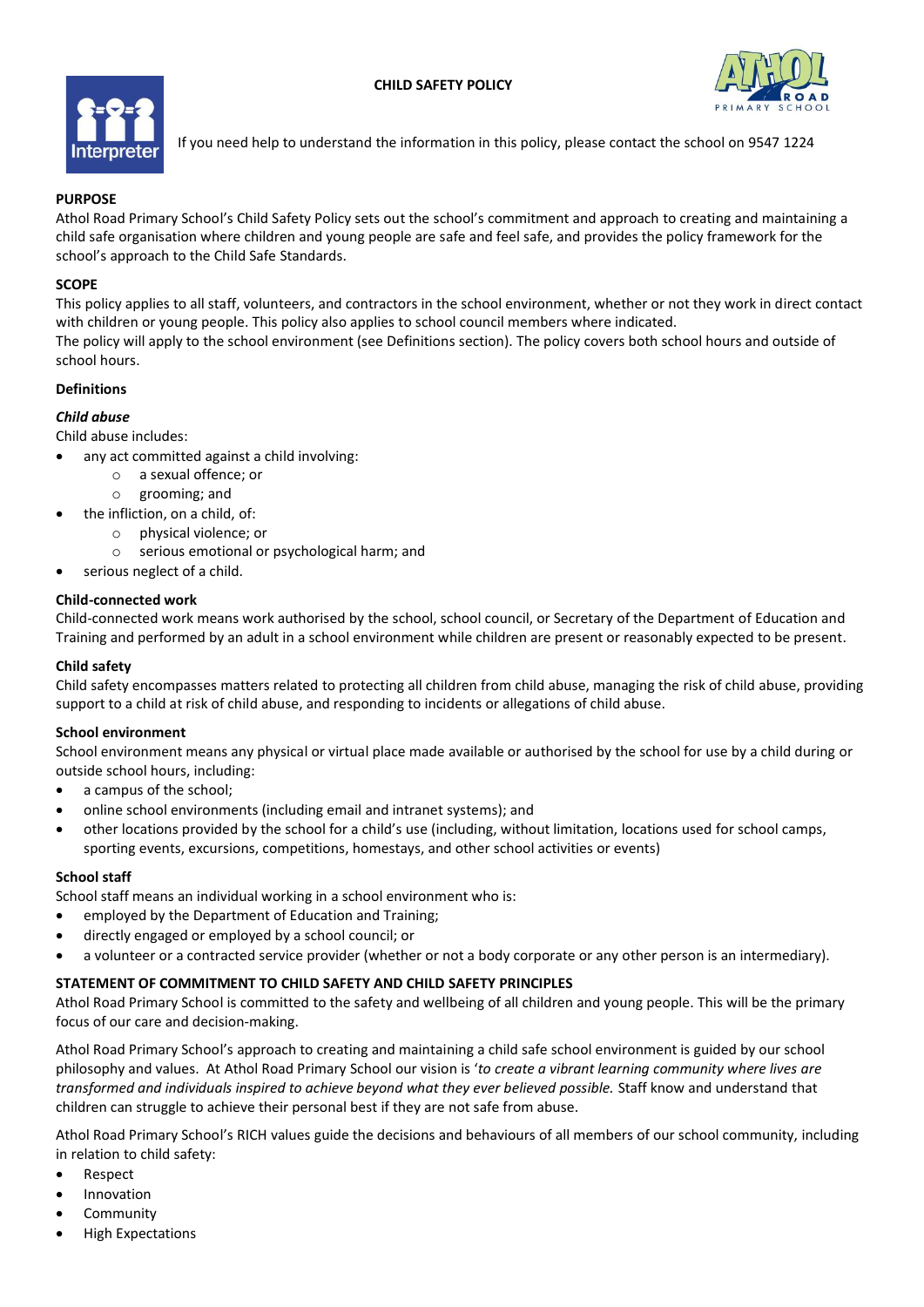Athol Road Primary School has zero tolerance for child abuse.

The school is committed to providing a child safe environment where children and young people are safe and feel safe, and their voices are heard about decisions that affect their lives. Our child safe policies, procedures, strategies and practices will be inclusive of the needs of all children, particularly Aboriginal and Torres Strait Islander children, children from culturally and linguistically diverse backgrounds, children with disabilities, children who are vulnerable, students in out of home care and international students.

Every person involved in Athol Road Primary School has a responsibility to understand the important and specific role they play individually and collectively to ensure that the wellbeing and safety of all children and young people is at the forefront of all they do and every decision they make.

## **Child safety principles**

- In its planning, decision-making and operations, Athol Road Primary School will:
- Take a preventative, proactive and participatory approach to child safety;
- Value and empower children to participate in decisions which affect their lives;
- Foster a culture of openness that supports all persons to safely disclose risks of harm to children;
- Respect diversity in cultures and child rearing practices while keeping child safety paramount;
- Provide written guidance on appropriate conduct and behaviour towards children;
- Engage only the most suitable people to work with children and have high quality staff and volunteer supervision and professional development;
- Ensure children know who to talk with if they are worried or are feeling unsafe, and that they are comfortable and encouraged to raise such concerns;
- Report suspected abuse, neglect or mistreatment promptly to the appropriate authorities;
- Share information appropriately and lawfully with other organisations where the safety and wellbeing of children is at risk; and
- Value the input of and communicate regularly with families and carers

# **POLICY**

# **Strategies to embed a child safe culture**

Athol Road Primary School's culture encourages staff, students, parents and the school community to raise, discuss and scrutinise child safety concerns. This makes it more difficult for abuse to occur and remain hidden.

All child safety documents, including this policy, the Child Safety Code of Conduct, the school's Child Safety Responding and Reporting Obligations (including Mandatory Reporting) Policy and Procedures, *[Identifying and Responding to All Forms of Abuse](https://www.education.vic.gov.au/Documents/about/programs/health/protect/ChildSafeStandard5_SchoolsGuide.pdf)  [in Victorian Schools](https://www.education.vic.gov.au/Documents/about/programs/health/protect/ChildSafeStandard5_SchoolsGuide.pdf)* and th[e Four Critical Actions for Schools](https://www.education.vic.gov.au/Documents/about/programs/health/protect/FourCriticalActions_ChildAbuse.pdf) are readily available online and in hard copy at the office for all staff and students to read at any time.

Child safety is everyone's responsibility. **All school staff** are required to:

- Act in accordance with the school's Child Safety Code of Conduct, which clearly sets out the difference between appropriate and inappropriate behaviour
- Act in accordance with the Child Safety Responding and Reporting Obligations (including Mandatory Reporting) Policy and Procedures at all times, including following the [Four Critical Actions for Schools](https://www.education.vic.gov.au/Documents/about/programs/health/protect/FourCriticalActions_ChildAbuse.pdf) where necessary
- Undertake annual guidance and training on child safety
- Act in accordance with their legal obligations, including:
	- o Failure to disclose offence (applies to all adults)
		- o Duty of care (applies to all school staff)
		- o Mandatory reporting obligations (applies to all mandatory reporters, including teachers, principals, registered psychologists, and registered doctors and nurses)
		- o Failure to protect offence (applies to a person in a position of authority within the school)
		- $\circ$  Reportable conduct obligations (applies to all school staff in reporting conduct to the principal, and applies to the principal in reporting to Employee Conduct Branch)
		- o Organisational duty of care (applies to the school as an organisation)
		- o For more information on these obligations, see [Identifying and Responding to All Forms of Abuse in Victorian](https://www.education.vic.gov.au/Documents/about/programs/health/protect/ChildSafeStandard5_SchoolsGuide.pdf)  [Schools.](https://www.education.vic.gov.au/Documents/about/programs/health/protect/ChildSafeStandard5_SchoolsGuide.pdf)

As part of Athol Road Primary School's child safe culture, **school leadership** (including the principal and assistant principal will:

- Consider the diversity of all children, including (but not limited to) the needs of Aboriginal and Torres Strait Islander children, children from culturally and linguistically diverse backgrounds, children with disabilities, and children who are vulnerable, when implementing the Child Safe Standards
- Ensure that child safety is a regular agenda item at school leadership meetings and staff meetings
- Encourage and enable staff professional learning and training to build deeper understandings of child safety and prevention of abuse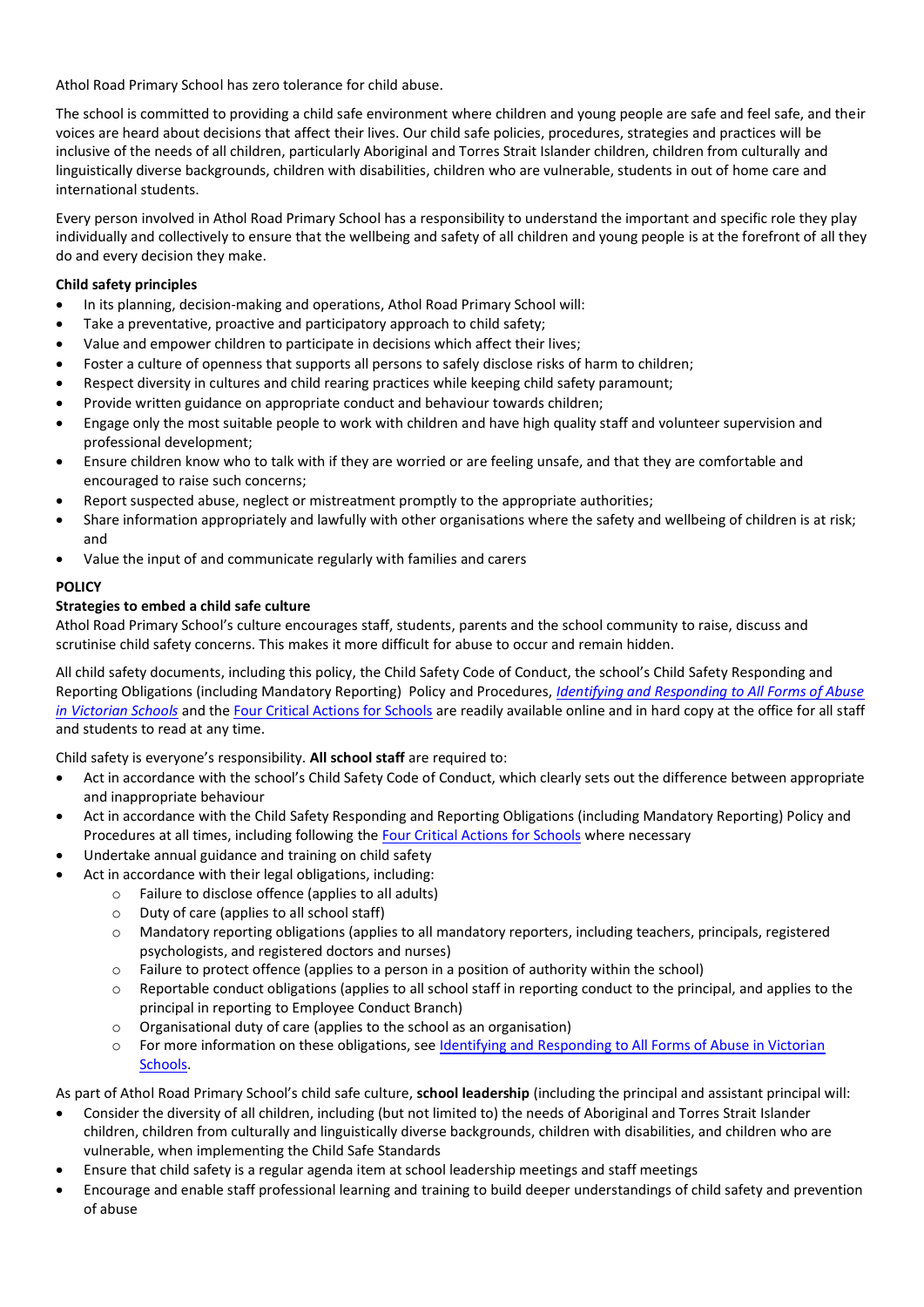• Ensure that no one is prohibited or discouraged from reporting an allegation of child abuse to a person external to the school or from making records of any allegation.

As part of Athol Road Primary School's child safe culture, **school mandatory reporting staff** are required to:

- Complete the Protecting Children [Mandatory reporting and other obligations](http://elearn.com.au/det/protectingchildren/) online module every year
- Read the school's Child Safety Code of Conduct on induction, and maintain familiarity with that document
- Read the school's Child Safety Responding and Reporting Obligations (including Mandatory Reporting) Policy and Procedures on induction, and maintain familiarity with that document
- Read the school's Child Safety Policy (this document) on induction, and maintain familiarity with that document.

## As part of Athol Road Primary School's child safe culture, in performing the functions and powers given to them under the *Education and Training Reform Act 2006*, **school councils and school council members** will:

- Ensure that child safety is a regular agenda item at school council meetings
- Consider the diversity of all children, including (but not limited to) the needs of Aboriginal and Torres Strait Islander children, children from culturally and linguistically diverse backgrounds, children with disabilities, and children who are vulnerable, when making decisions regarding the Child Safe Standards
- Undertake annual guidance and training on child safety, such as the Child [Safe Standards School Council Training](https://www.education.vic.gov.au/Documents/about/programs/health/protect/school-council-training.pptx)  [PowerPoint.](https://www.education.vic.gov.au/Documents/about/programs/health/protect/school-council-training.pptx)
- Approve the Child Safety Code of Conduct to the extent that it applies to school council employees and members, and if updated, note the new document in its school council meeting minutes
- When hiring employees, ensure that selection, supervision and management practices are child safe (unless delegated to the principal).

School leadership will maintain records of the above processes. The school's Wellbeing Team will consist of representation from all learning spaces, allied health staff and leadership to ensure overarching management of wellbeing issues.

## **Roles and responsibilities**

School leaders will ensure that each person understands their role, responsibilities and behaviour expected in protecting children and young people from abuse and neglect. Staff will comply with the school's Child Safety Code of Conduct, which sets out clearly the difference between appropriate and inappropriate behaviour.

Specific child safety responsibilities:

- The principal is responsible for reviewing and updating the Child Safety Policy every 2 years.
- The Assistant Principal is responsible for monitoring the school's compliance with the Child Safety Policy. The school community should approach the principal or assistant principal if they have any concerns about the school's compliance with the Child Safety Policy.
- The principal is responsible for informing the school community about this policy, and making it publicly available.
- Other specific roles and responsibilities are named in Athol Road Primary School's other child safety policies and procedures, including the Child Safety Code of Conduct, Child Safety Responding and Reporting Obligations (including Mandatory Reporting) Policy and Procedures, and risk assessment register.

#### **Recruitment**

Athol Road Primary School follows the Department's Recruitment in Schools guide to ensure child safe recruitment practices, available on the [Department's website](https://www.education.vic.gov.au/hrweb/careers/Pages/recruitinsch.aspx).

All prospective volunteers are required to comply with our school's Volunteers Policy, including in relation to assessing the suitability of prospective volunteers and obtaining checks required under this policy.

#### **Training and supervision**

Training and education is important to ensure that everyone in the school understands that child safety is everyone's responsibility.

Our school culture aims for all staff and volunteers (in addition to parents/carers and children) to feel confident and comfortable in coming forward with any allegations or suspicions of child abuse or child safety concerns. We train our staff and volunteers to identify, assess, and minimise risks of child abuse and to detect potential signs of child abuse. This training occurs annually or more often as required.

We also support our staff and volunteers through ongoing supervision to develop their skills to protect children from abuse, to promote the cultural safety of Aboriginal and Torres Strait Islander children and children from linguistically and/or diverse backgrounds, and the safety of children with a disability and vulnerable children.

New employees and volunteers will be inducted into the school, including by being referred to the Child Safety Policy (this document), the Child Safety Code of Conduct, and the Child Safety Responding and Reporting Obligations (including Mandatory Reporting) Policy and Procedures on the school website. They will also be supervised regularly to ensure they understand our school's commitment to child safety, and that their behaviour towards children is safe and appropriate. All employees of our school will be monitored and assessed via regular performance review to ensure their continuing suitability for child-connected work. Any inappropriate behaviour will be reported by school staff to the Principal or Assistant Principal and will be managed in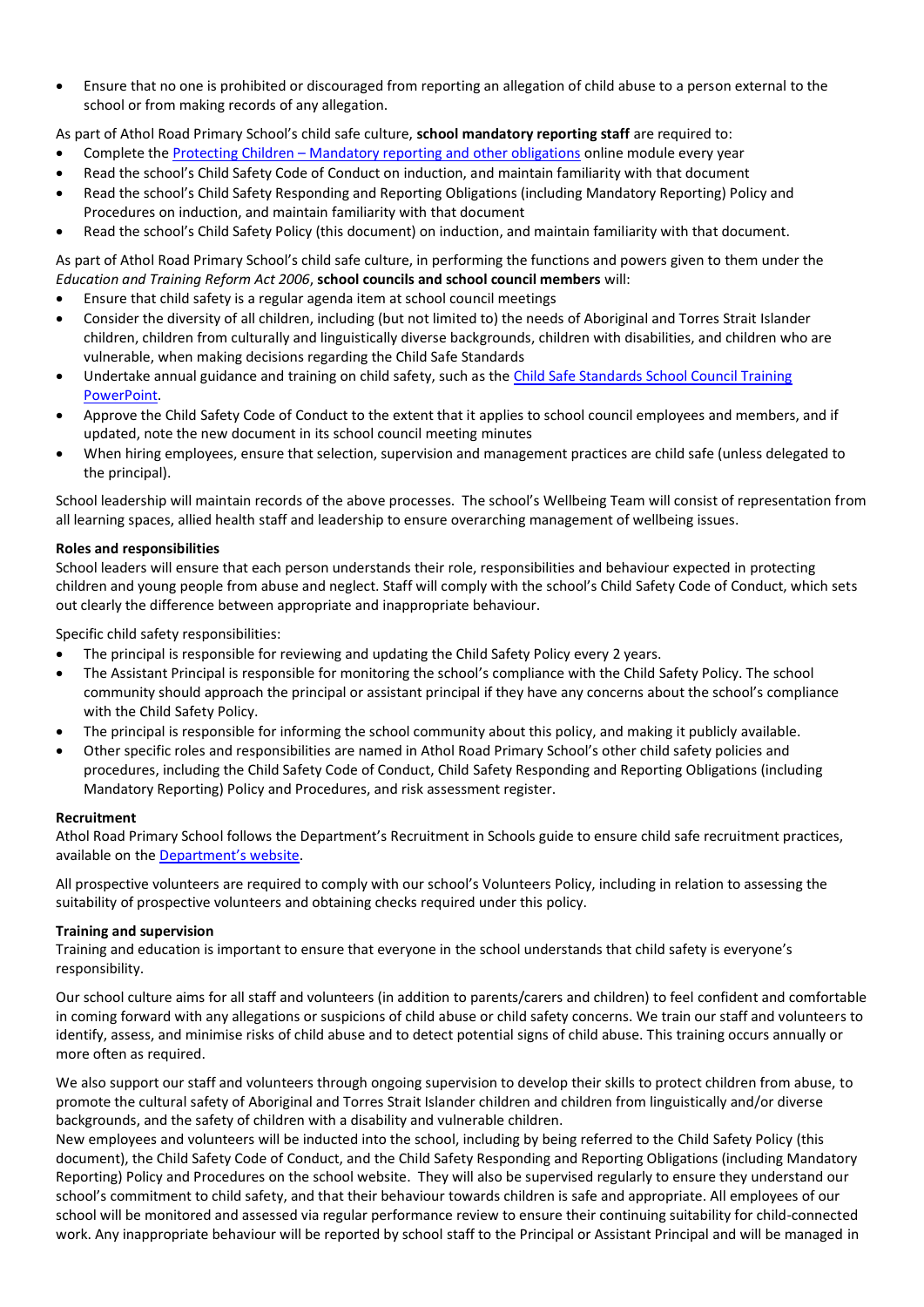accordance with Athol Road Primary School's Child Safety Responding and Reporting Obligations (including Mandatory Reporting) Policy and Procedures where required.

## **Reporting a child safety concern or complaint**

The school has clear expectations for all staff and volunteers in making a report about a child or young person who may be in need of protection. All staff (including school council employees) must follow the school's Child Safety Responding and Reporting Obligations (including Mandatory Reporting) Policy and Procedures, including following th[e Four Critical Actions for](https://www.education.vic.gov.au/Documents/about/programs/health/protect/FourCriticalActions_ChildAbuse.pdf)  [Schools](https://www.education.vic.gov.au/Documents/about/programs/health/protect/FourCriticalActions_ChildAbuse.pdf) if there is an incident, disclosure or suspicion of child abuse. Immediate actions should include reporting their concerns to DHHS Child Protection, Victoria Police and/or another appropriate agency and notifying the principal or a member of the school leadership team of their concerns and the reasons for those concerns.

Athol Road Primary School will never prohibit or discourage school staff from reporting an allegation of child abuse. The school will always take action to respond to a complaint in accordance with the school's Child Safety Responding and Reporting Obligations (including Mandatory Reporting) Policy and Procedures. In accordance with Action 4 of the Four Critical Actions for Schools, Athol Road Primary School will provide ongoing support for students affected by child abuse.

The Child Safety Responding and Reporting Obligations (including Mandatory Reporting) Policy and Procedures can be found on the school website.<https://atholroadps.vic.edu.au/parents/#policies>

## **Risk reduction and management**

Athol Road Primary School believes the wellbeing of children and young people is paramount, and is vigilant in ensuring proper risk management processes, found in the school's risk assessment register. The school recognises there are potential risks to children and young people and will take a risk management approach by undertaking preventative measures.

The school will identify and mitigate the risks of child abuse in school environments by taking into account the nature of each school environment, the activities expected to be conducted in that environment and the characteristics and needs of all children expected to be present in that environment.

Athol Road Primary School monitors and evaluates the effectiveness of the actions it takes to reduce or remove risks to child safety, more information can be found in the school's risk assessment register.

#### **Listening to, communicating with and empowering children**

Athol Road Primary School has developed a safe, inclusive and supportive environment that involves and communicates with children, young people and their parents/carers. We encourage child and parent/carer involvement and engagement that informs safe school operations and builds the capability of children and parents/carers to understand their rights and their responsibilities. Our school is committed to supporting and encouraging students to use their voice to raise and share their concerns with a trusted adult at any time of need. Students can access information on how to report abuse at the office.

When the school is gathering information in relation to a complaint about alleged misconduct with or abuse of a child, the school will listen to the complainant's account and take them seriously, check understanding and keep the child (and/or their parents/carers, as appropriate) informed about progress.

The school will promote the Child Safe Standards in ways that are readily accessible, easy to understand, and user-friendly to children, including:

- All of our child safety policies and procedures will be available for the students and parents at Athol Road Primary School to read on the school website
- PROTECT Child Safety and I've Got Rights posters will be displayed across the school
- School newsletters will inform students and the school community about the school's commitment to child safety, and strategies or initiatives that the school is taking to ensure student safety
- Age-appropriate discussion of child safety with students, students making and displaying their own child safety posters
- Four Critical Actions are actively taught to mandatory reporters and other school staff
- The whole school is encouraged to contribute to risk assessment and mitigation
- The Child Safe Standards are addressed and explained at year level assemblies or parent information sessions.

The school will use its health and wellbeing programs to deliver appropriate education to its students about:

- standards of behaviour for students attending the school;
- healthy and respectful relationships (including sexuality);
- resilience; and
- child abuse awareness and prevention.
- Be You and Respectful Relationships
- Sexuality education
- e-smart education